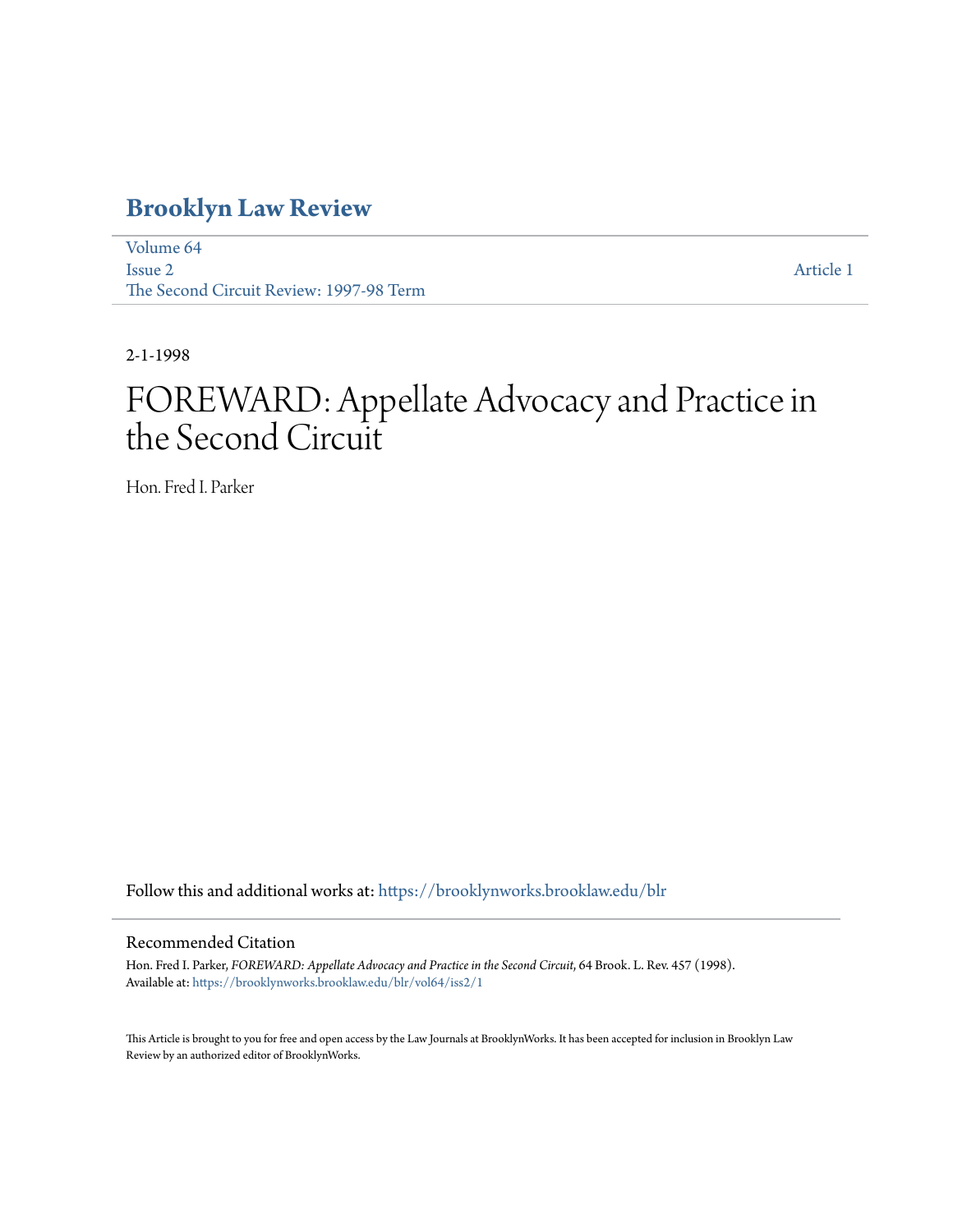# **BROOKLYN LAW REVIEW**

Volume 64 1998 Number 2

## **FOREWORD**

## APPELLATE ADVOCACY AND PRACTICE IN THE SECOND CIRCUIT\*

#### Hon. Fred *I.* Parkerf

**INTRODUCTION** 

While I am aware that the actual mechanics of appellate practice and advocacy, or at least some variation thereof, has been addressed **by.** numerous other authors of much greater stature than myself,' I nonetheless believe that a judge's eye view of practice before his or her court is always useful, despite whatever repetition may inevitably occur.

With these thoughts in mind, I turn to the substance of this Article, namely discussing appellate practice in the Second Circuit and providing the practitioner with a brief refresher course in appellate advocacy or with one judge's point of view on what constitutes

**<sup>01998</sup>** Honorable Fred **I.** Parker. All Rights Reserved.

<sup>&</sup>lt;sup>t</sup> Judge, United States Court of Appeals for the Second Circuit.

**<sup>1</sup>**See, e.g., John W. Davis, The Argument of an Appeal, 26 A.B.A. **J.** 895 (1940); John M. Harlan, What Part Does the Oral Argument Play in the Conduct of an Appeal?, <sup>41</sup>CORNELL L.Q. 6 (1955); William H. Rehnquist, Oral Advocacy, 27 **S.** TEx. L. REv. 289 (1986). A more lighthearted, but nonetheless enlightening, view of appellate practice can be found in Alex Kozinski, The Wrong *Stuff,* 1992 BYU L. REv. 325.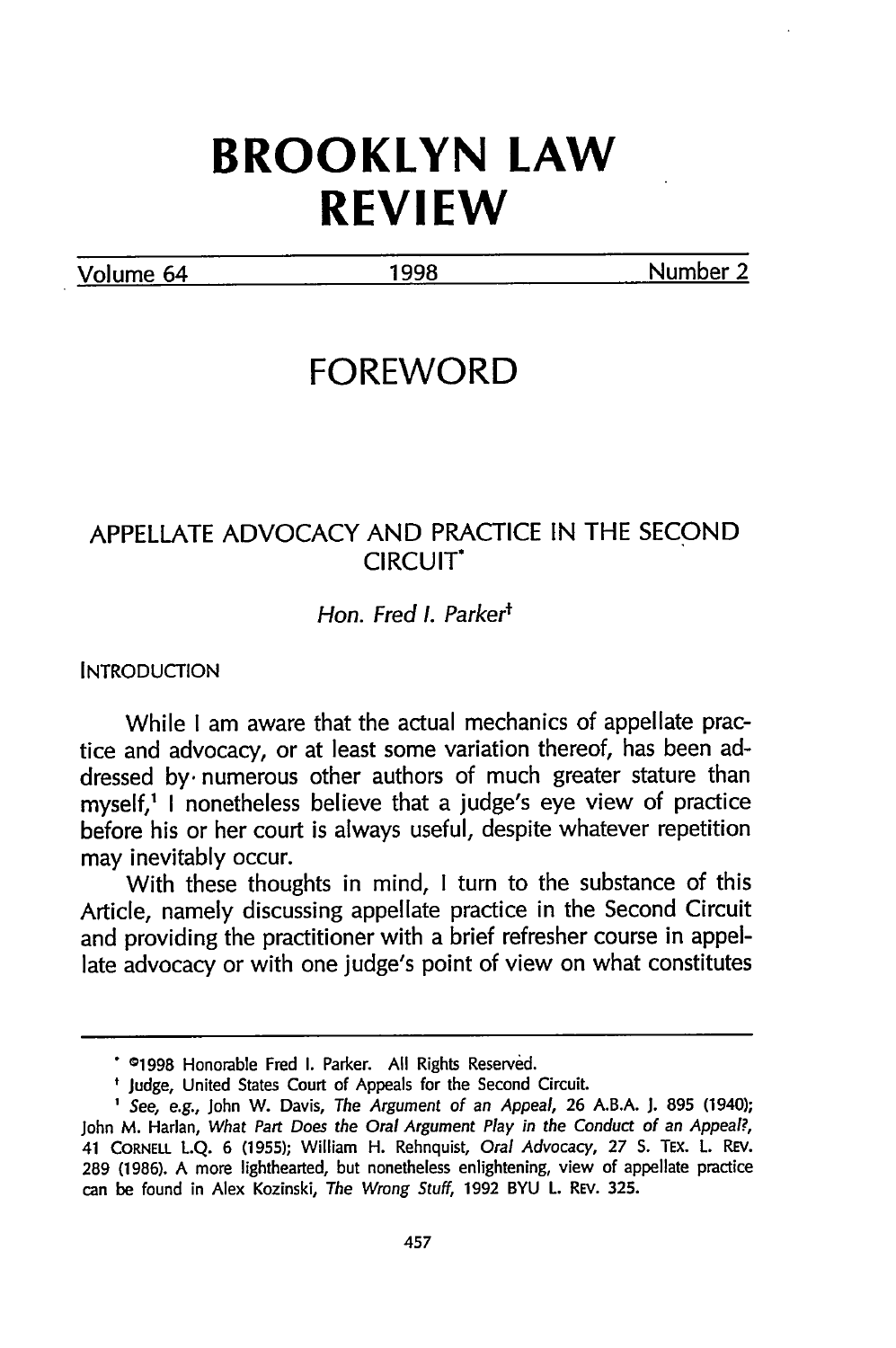BROOKLYN LAW REVIEW

effective advocacy. By writing this Article I do not mean to imply that I believe the advocates who appear before the Second Circuit are in any way deficient or otherwise need improvement; quite the contrary, my colleagues and I are blessed with some of the finest advocacy in the country. The purpose of this Article is rather to reemphasize the basic issues, to make some minor technical suggestions that a practitioner may have overlooked while developing a successful practice, and to perhaps offer a few novel thoughts, hopefully in the end making good advocates better.

I have largely structured this Article to mimic the stages of an appellate case, focusing first on the decision to appeal and then on the briefing and the oral argument. Last, I provide some insight on the mechanics of the court's decision-making.

#### I. THE DECISION TO APPEAL

The decision whether to appeal a particular case is perhaps the most important decision made during the course of an appeal, potential or realized, and while this decision is ultimately the decision of the client, this may well be the stage of the appellate process where advocates most often err. Advising a client to appeal as a matter of course is simply not the best way for an advocate to properly serve the client's interests, nor does it serve the interests of the justice system as a whole of which advocates, as officers of the court, are an integral part.<sup>2</sup> In advising the client on whether to appeal, the advocate should carefully consider all the client's legitimate interests and make a fundamental, though complex, determination of whether the value of the appeal to the client outweighs the costs of prosecuting the appeal.

In my view, if the advocate properly considers the client's legitimate interests and properly makes the value determination when advising the client, this process will insure, by its very nature as well as that of the justice system, that the interests of the justice

**<sup>2</sup>** See Hon. Irving R. Kaufman, Appellate Advocacy in the Federal Courts, **79** F.R.D. **165, 166 (1978)** (noting that "lawyers must bear significant responsibility for keeping unworthy cases out of the appellate courts' and that such cases "serve as a roadblock to reaching and dealing in depth with cases of substance and are in no small measure responsible for appellate backlogs.); see also **WHrrMAN KNAPP, WHY ARGUE AN APPEAL? IF so, How? at** 4 (Assn. of the Bar of the City of New York **1959).**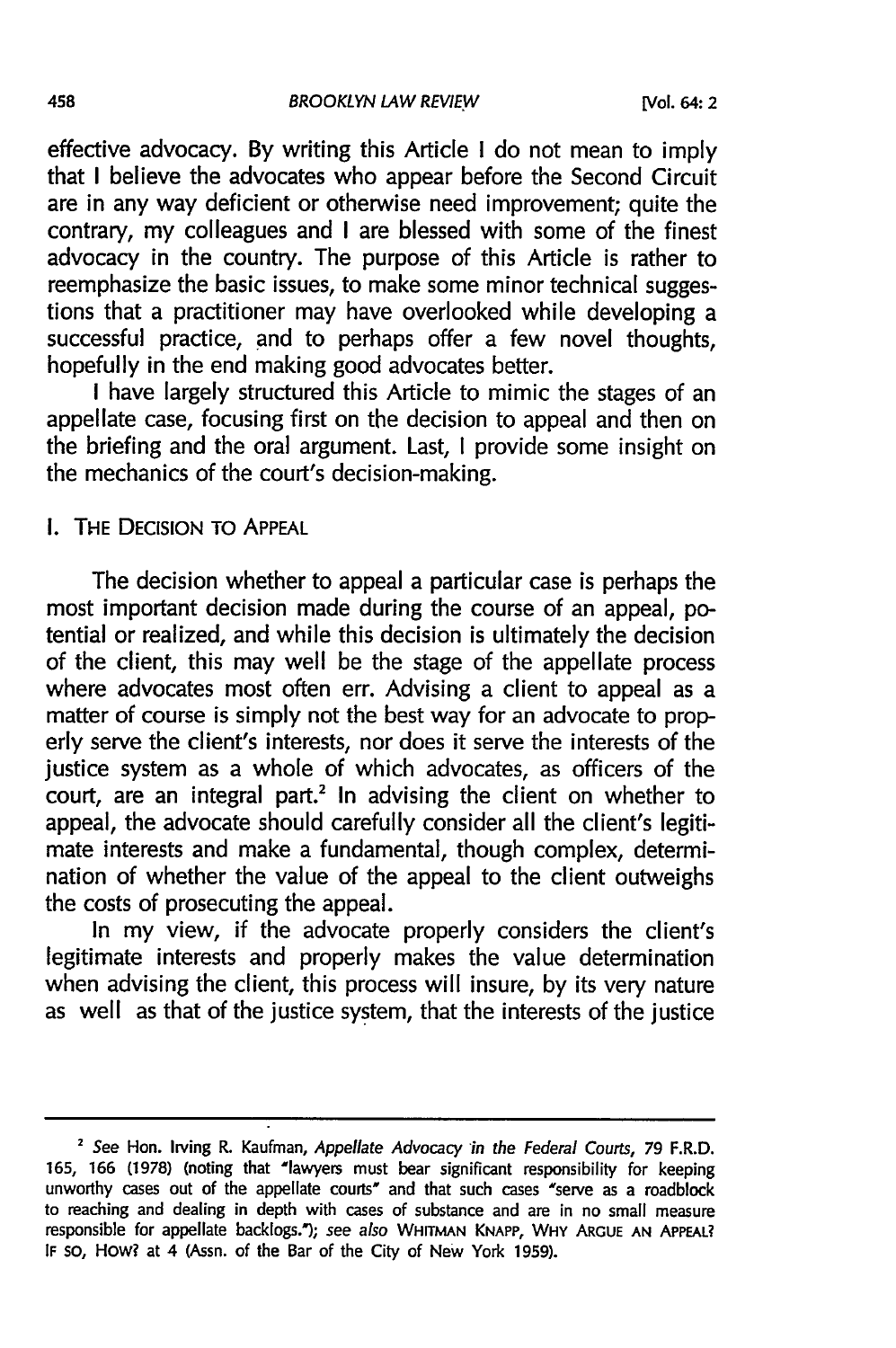system as a whole will also be served. This process is primarily driven by the careful exercise of the advocate's judgement, which is largely what the client is paying for.

In exercising this judgment, the advocate must take into account a myriad of factors. These factors can roughly be broken down into two sub-groups: subjective ones that specifically relate to the client and objective ones that relate to the appeal itself. The value of the appeal, and hence the determination of whether a client should be advised to pursue the appeal, may be driven by either one of these sets of considerations. The advocate should focus first on providing the client with a complete analysis of the objective aspects of the value of the appeal. This analysis is at bottom a legal judgment; the advocate should provide the client with his or her judgment as to the merits of the appeal, including the likelihood of success on appeal, the value of any remedy the client may receive if successful and the costs of prosecuting the appeal.

The objective considerations alone may lead an advocate to advise the client that an appeal should be taken, i.e., if there is a large chance of success on the merits, together with a large potential recovery. However, if these considerations counsel against the filing of an appeal, the issue is not necessarily settled, and the advocate should turn to the analysis of the client-specific factors. These factors include the client's psychological condition and may in certain circumstances---most often in criminal cases---counsel toward advising a client to appeal, even where the objective considerations counsel against taking an appeal.

The purpose underlying the complex subjective considerations is to determine whether the objective determination of the value of the appeal fails to properly recognize the true value of the appeal to the client, not in strictly financial terms but rather in terms of the classical concept of utility. Regardless of the likelihood of success on the merits of an appeal, the client may have strong psychological interests in pursing the appeal, which may include a simple desire to be heard, as well as a need for closure and vindication, all of which counsel toward advising the client to file an appeal. Even in these circumstances, however, the client should be fully advised as to the objective factors.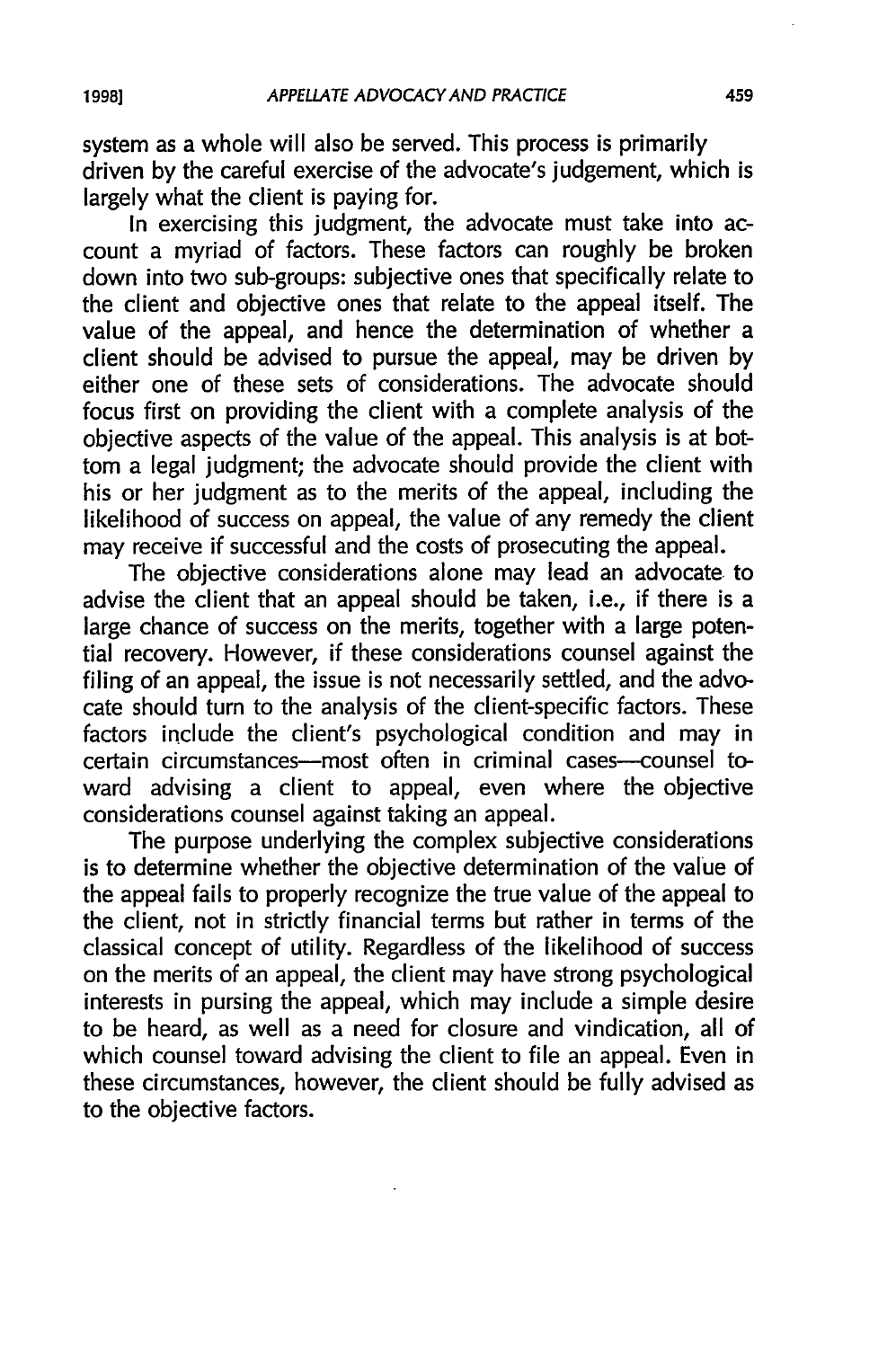### **II. THE BRIEF**

Once the decision to appeal has been made, briefing is by far the most important stage in the ensuing proceedings. From a judge's point of view, the brief is always the starting point, and often the ending point, of the appeal. The importance of the brief, which cannot be overestimated, is further highlighted by the fact that the Second Circuit necessarily affords each litigant with very short argument time-this issue will be discussed *infra*. Because of this fact, advocates should spend the maximum possible time and effort in making the brief the best possible presentation of his or her client's case. The brief is the only time for an advocate to fully present the argument that he or she wishes to make, and to do so largely without outside interference.

The obvious starting point in the drafting of the brief is deciding which issues to raise. This decision may be either very easy or very difficult depending on the proceedings below. It has often been said that there has never been an error-free trial, and I tend to agree with this sentiment. However, although it may seem obvious, when deciding which issues to appeal, the advocate should focus not simply on errors by the district court but rather on substantial errors by the district court which might justify an appellate court in providing some relief to the client.

The huge variety of possible considerations affecting the determination of what issues to raise prevents me from providing any truly specific advice. I will, however, make one simple point. You may believe that the district court committed twenty errors, all of which entitle your client to some relief, and you may well be right (though this is probably not likely with the district judges in this Circuit). However, if in trying to convince me that the district court committed these twenty errors by giving them all equal-and, therefore, short-shrift, you fail to convince me that the district court committed one error which justifies some relief for your client, then you have done your client a tremendous disservice. While there may be situations in which asserting a large number of claims on appeal may be the proper thing to do, in the vast majority of cases, no more than three or four issues should be raised. In my view, this is probably the maximum number of claims which an advocate can clearly and completely argue in the limited space of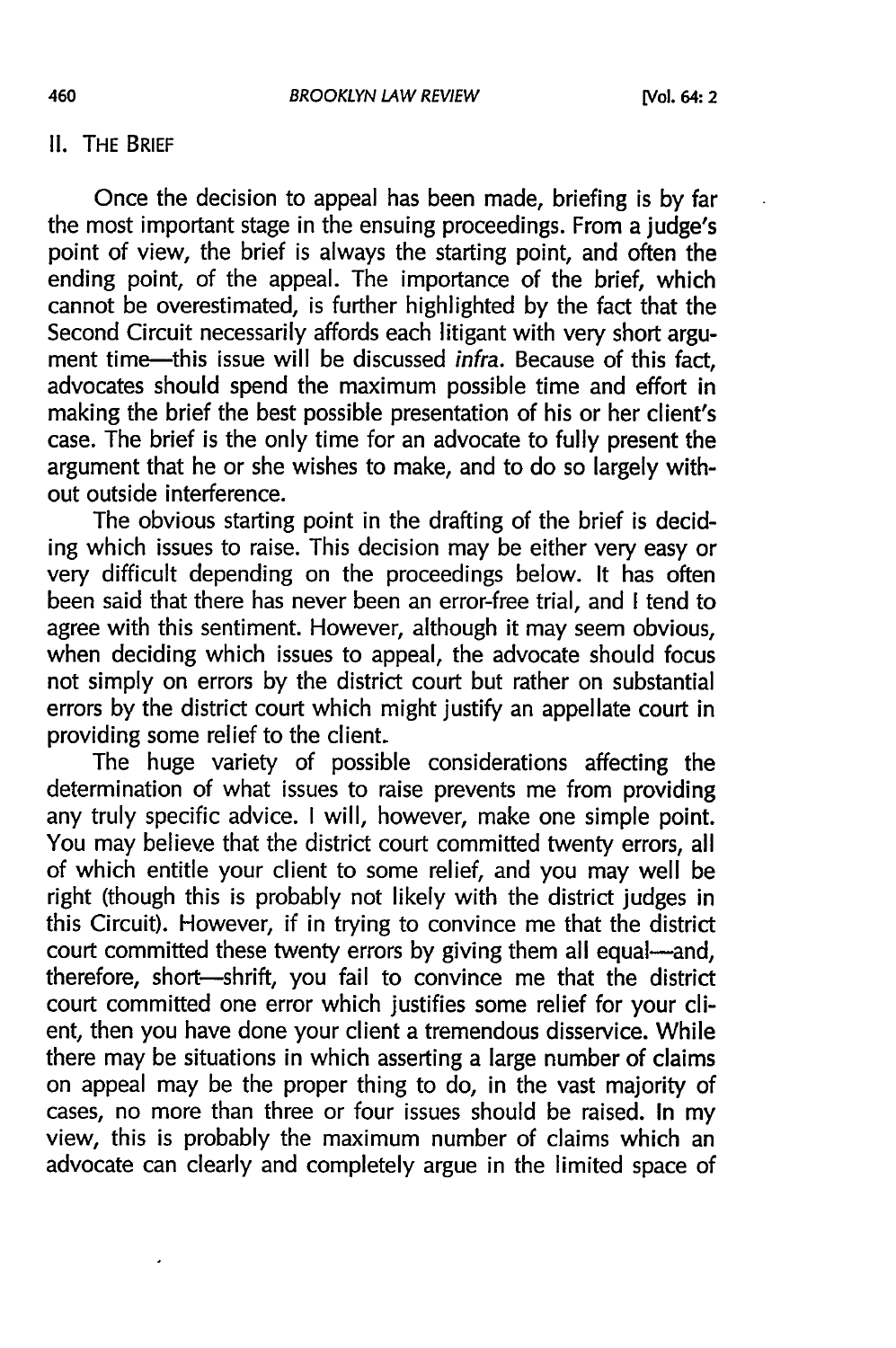the brief,<sup>3</sup> as well as the approximate maximum number of claims I can give full consideration to in one case before I begin to lose both my mind and track of the other claims.

With regard to the actual drafting of the brief, I want to stress that in doing so, you should always remember your audience, namely, myself and my colleagues on the bench. This audience principle leads to a number of more specific considerations. The fact is that appellate judges largely read briefs for a living, and while we do not profess to know everything, we have a good working knowledge of many different aspects of the law and have been around long enough to quickly spot distortion and obfuscation. Therefore, keep the following points in mind:

First, clearly and honestly state the issue on appeal. A clear statement allows for easy absorption of the case by me and my colleagues-a very important thing given that I generally sit for one week out of every five or six, during which time **I** see thirty-one cases and probably **2,500-3,000** pages of briefing, together with voluminous appendices. Do not phrase the issue on appeal in so slanted a manner as to necessarily imply the answer for which you are pressing. Issue statements such as "Did the district court err in ignoring the plain language and clear mandate of the statute?" serve no meaningful purpose. **If** that is actually the issue in the case, then, of course, the district court erred. However, after reading such a statement, my natural instinct is to believe the actual issue probably involves a matter of statutory construction, which the writer of the brief was not nice enough to clearly state for me and has instead left me to figure out on my own. **I** am, therefore, immediately less than sanguine about the brief and, consequently, the advocate and his or her client. Further, in failing to quickly be able to ascertain what the issues are, **I** may resort to the other brief for help.

Keep in mind, especially with the statement of the issues and the statement of the case, that while *you* are writing the brief to persuade, **I** am first reading the brief to understand the case and the issues presented in it. Clear, concise statements of the issues and the case get me to this necessary level of understanding much more quickly.

*<sup>3</sup>* See **FED.** R. **App. P. 28(g)** (limiting principal briefs to **50** pages and reply briefs to **25** pages).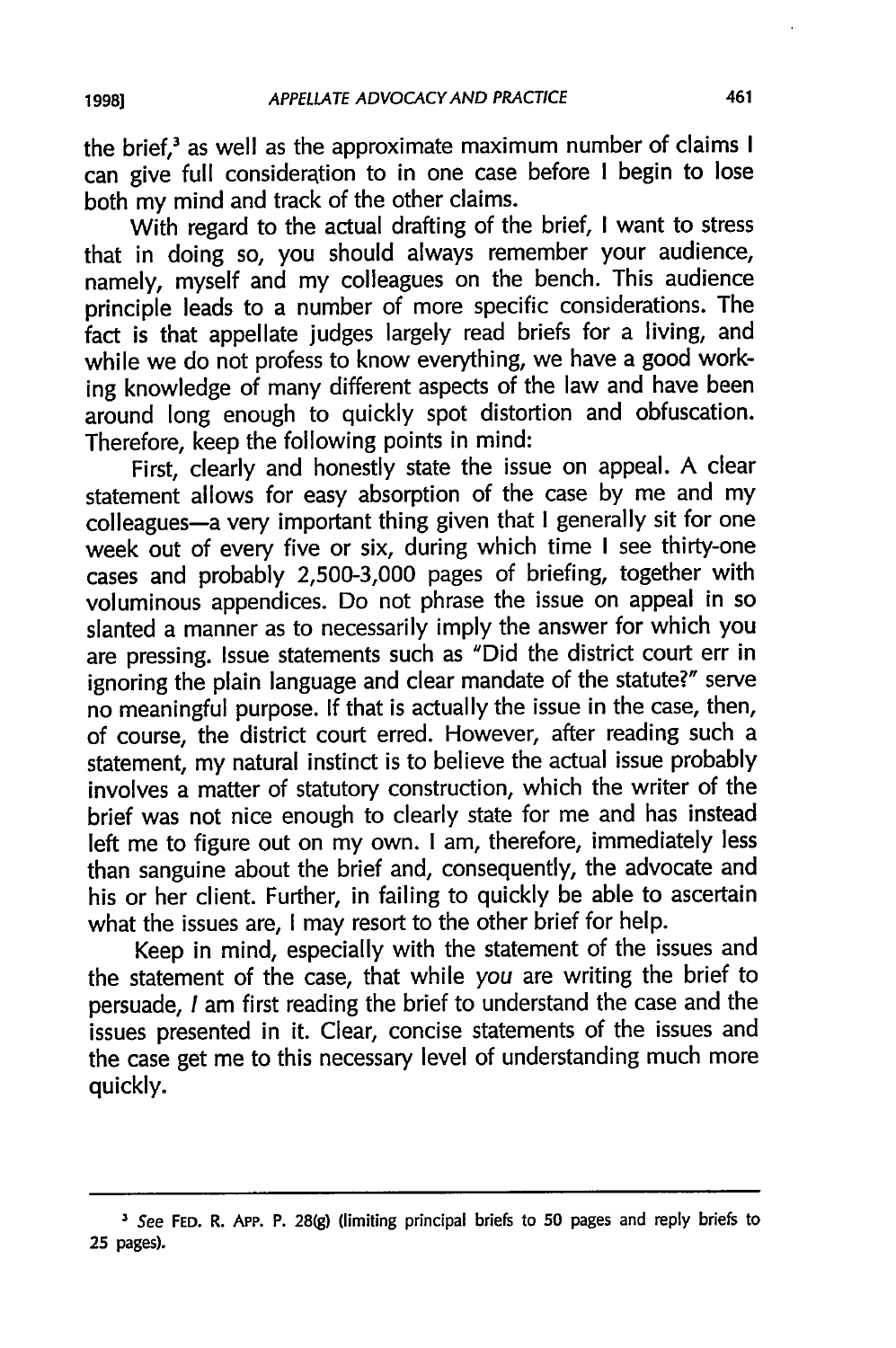The appellant's brief bears a particularly heavy burden. It must get the judge to start thinking "reverse." The great advantage an appellant has, however, is that in the natural order of things, the appellant's brief is read first. Advocates should be very careful not to destroy that advantage. If I read an appellant's brief which, clearly and accurately, sets out the facts, tells me what the district court did, explains why the district court found in appellee's favor and then goes on to explain why that decision was in error, I get engaged in a case and stay with that brief. Such a brief is a joy to read because it allows me to understand the entire case without wasting any time. If the brief has also made me think that the equities or the law suggest reversal, then it has been truly successful. On the other hand, if it leaves me wondering what happened other than that the district court ruled in a way that upset the appellant, it has accomplished nothing.

With regard to the factual recitation and the description of the disposition below, I occasionally come across statements that are so incredible that they strike me as likely being material distortions of the record. Distortions will actually make me stop reading the brief and go to the district court's opinion, or even the opposing brief. Obviously, advocates should seek to prevent this from happening and to keep my attention directed toward their brief. I realize that in some cases it may be tempting to distort the record slightly in favor of your client. I believe that this temptation is greatest in advocates who either individually, or as a firm, do not appear often in our court and thus perceive that they have less to lose if they lose some credibility. The "repeat players" in our court, including the various Unites States Attorney's offices and the Federal Defender Unit of the Legal Aid Society, are, I believe, less subject to this temptation because the institutional credibility of these offices with the court is largely their stock in trade.

Whatever the temptation may be, remember that in addition to your adversary, there are three of us on a panel, and we each have talented clerks. Accordingly, the chances of slipping some distortion by us all are fairly slim, and there is a price to be paid for getting caught distorting the facts. Initially, this price may be said to only affect the credibility of the advocate, which for the above reasons some may find worth the risk; however, ultimately the total price is paid by the client because it inhibits that advocate's ability to persuade.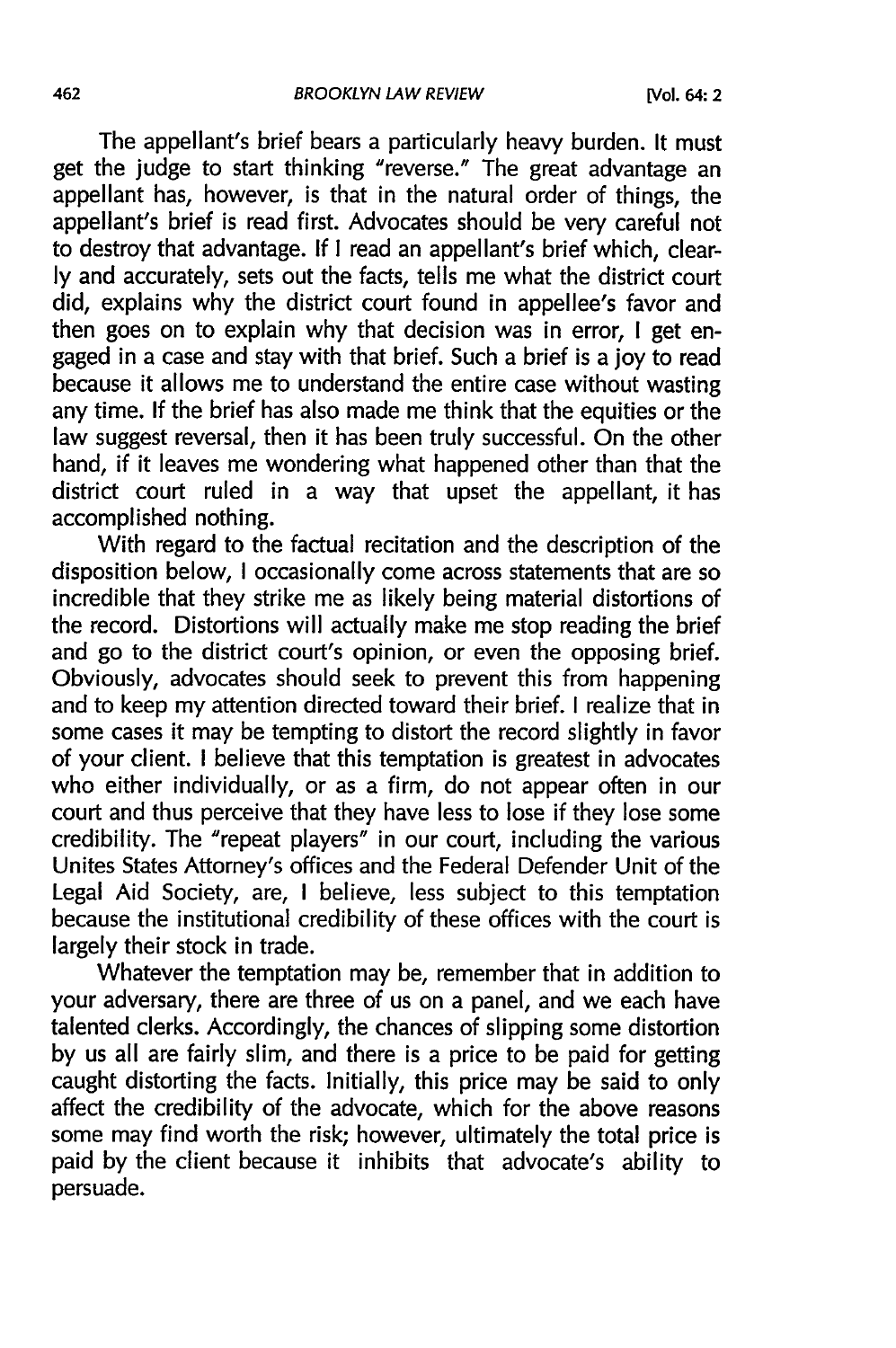A discreet subsection of the factual recitation, the "proceedings below" section, is a place where distortion is completely unacceptable and very damaging. I first want to emphasize that my colleagues and I know the district court judges in this Circuit very well, and hold these judges in very high regard. This fact, combined with the fact that many of us, including myself, were district court judges earlier in our careers, makes ad hominem attacks on the district court judge or his or her handling of the case unlikely to benefit, and likely to become a detriment to, your client. I occasionally find that I simply have a difficult time believing that a district court behaved in the outrageous manner the advocate says it has. When such behavior is asserted by an advocate, I am likely to go directly to the appendix to see what actually happened. If the statement is accurate, fine. If not, not only has the advocate lost credibility, but now I have (at least temporarily) abandoned the brief in favor of reading the district court's decision or other portions of the record. There is simply no quicker way to lose credibility than to distort or mischaracterize the actions of the district court. There is almost no chance that an advocate will be able to slip such a distortion by me because I will almost always read the district court's decision, and I instruct my clerks to do so when preparing a memorandum on a case for me.

The presentation of the legal argument in the case should also be guided by the principles of clarity and accuracy. These principles apply to the drafting of the legal argument in the following ways: First and foremost, cite cases accurately. Misleadingly cropped quotations and other misstatements of holdings will be caught, either by your adversary or by the court. While I certainly do not know the vast expanse of the law off of the top of my head, I do possess a good sense of what the law is not, and I am, therefore, able to quickly spot distortions of precedent. Even if neither I nor one of my colleagues spots a misstatement in our review of the brief or during argument, any misstatements will be caught when a member of the bench sits down to write the opinion, leaving a judge who is somewhat upset with you to write the disposition of your case. Needless to say, having this happen is not in the best interests of your client.

I would also like to recommend that all advocates distinguish contrary authority, even in their opening brief. If there is bad precedent out there for your case, you can assume your adversary will cite it to us, or we will independently find it. If the first time I see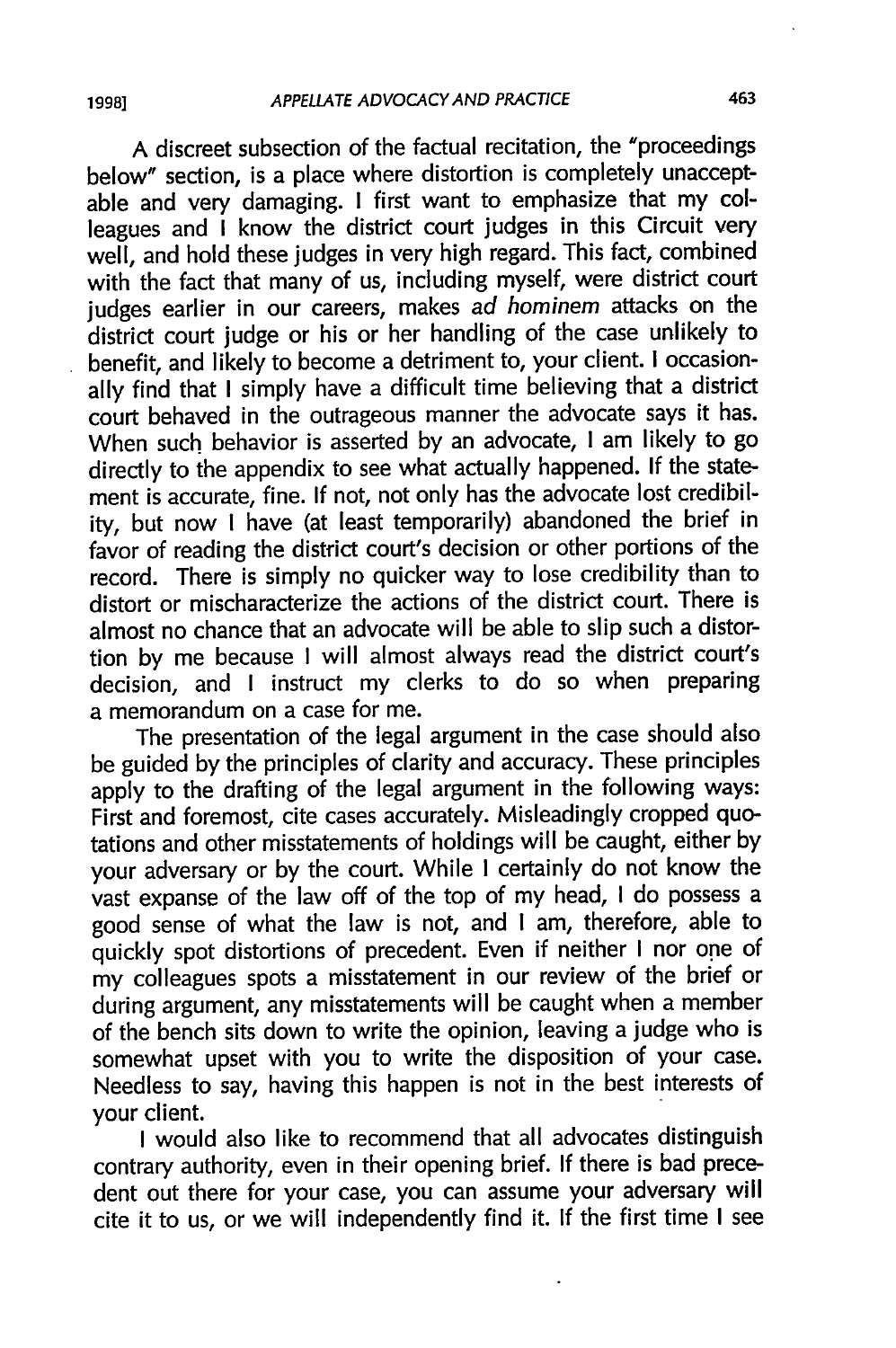an adverse case is in the answering brief, then my initial reaction is that the appellant does not have a good explanation as to why that case is inapposite. While a response in the reply brief may dispel this initial impression, it may not. Therefore, by failing to mention contrary precedent in the opening brief, the advocate makes that precedent more weighty than it perhaps should be.

In sum, the guiding principles in brief writing should be clarity, conciseness and honesty. I realize that I am not breaking new ground here, but I will state that I do not believe that I have ever found that an advocate has lost a case because his or her brief was too short or because his or her sentence structure was too simple. A simple argument stated simply is far more effective than a convoluted argument stated loquaciously.

#### Ill. ORAL ARGUMENT

The Second Circuit is the last circuit to afford all litigants, including pro se litigants (although not incarcerated pro se litigants and petitioners for mandamus and other motions) oral argument time.<sup>4</sup> Because of this fact and the size of our docket, the amount of time that can be afforded to any single case is quite small, usually no more than ten to fifteen minutes or less per side. Advocates rarely, if ever, get the amount of time they ask for and may have questions about how such time is allotted. The answer to that question is relatively simple: Time is allotted by the presiding judge, namely, the judge in the middle of the bench, who is the senior active judge on the panel. Different judges have different philosophies on allotting argument time; therefore, my own view may be of limited practical use. Regardless, I will share below a bit of my own philosophy concerning allotting argument time.

In assigning argument time, I generally make no judgment as to the merits of the appeal; there are appeals which are very simple but still result in reversals. Rather, I focus primarily on the sheer volume and complexity of the issues in the case. Moreover, I always tend to err on the side of affording advocates too little time because such errors are easily remedied. If I find that during argument, there are many more issues to cover than I initially realized, or that the issues are more complicated than I thought, I will extend

*<sup>&</sup>quot;* See Wilfred Feinberg, Unique *Customs* and Practices of the Second Circuit, 14 **HOFSTRA L.** REv. **297, 303-07 (1986).**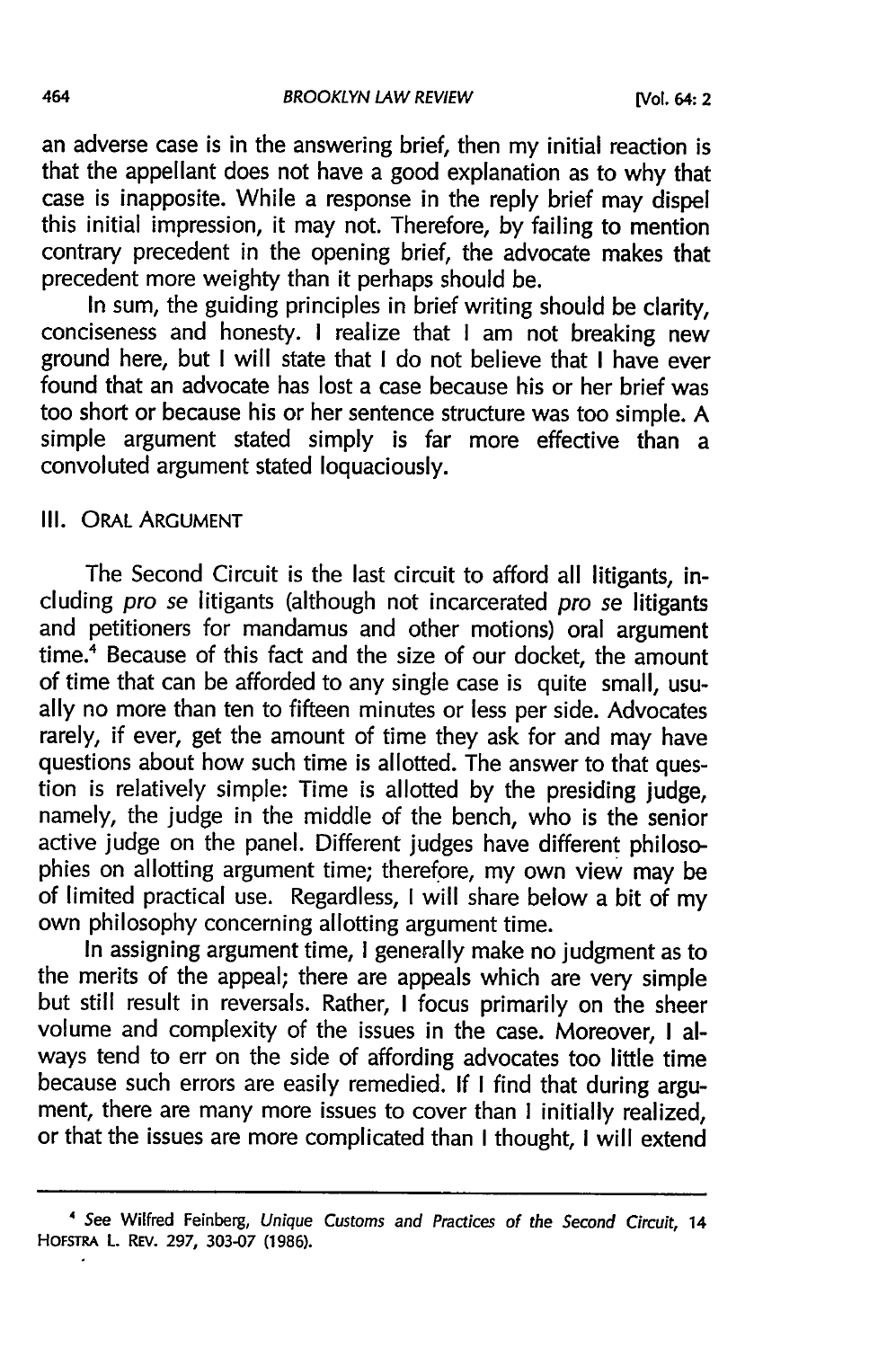the advocates' allotted time, regardless of whether or not there has been extensive questioning. However, if I afford too much time, such time is often wasted.

Advocates can learn two important lessons from these considerations. First, although I emphasize that advocates should always be conscious of their time and not simply continue on when they are out of time as if they are not, and as if the panel will not notice, if an advocate really believes that he or she has a lot to say, he or she should simply ask for additional time to make a few more brief points. **I** am very likely to grant such polite requests. Second, advocates should not be afraid to rest on the brief, which as noted above should be the best possible presentation of the argument, if that is appropriate.

The last word of advice I will give relating to the use of argument time is simple, though often overlooked. In presenting an argument, the advocate should always remember that the bench knows the case before the advocate opens his or her mouth. While it is always good for the appellant's advocate to start his or her argument by stating, "This case concerns ... **,"** it is almost never necessary to give a long factual recitation because we already know the facts. Instead, dive right into your substance. Argument time is precious and should not be wasted advising the bench of facts we already know.

With regard to the substance of the argument, many of the same considerations which apply to the drafting of the brief apply with equal, and sometimes greater, force. In particular, the limitation of issues raised comes to mind. If the decision was made to raise three or four issues in the brief, it does not necessarily follow that all of those issues also need to be raised in the argument. Focus instead on the one, or perhaps two, best arguments that you have. As limited as the brief is, argument time is even more so. If you choose to so limit your argument, simply conclude by stating that with regard to the issue(s) you have not discussed, you will rest on your brief.

Moreover, if you have raised a number of issues in the brief and decide to only argue one of them which you consider to be most important, that does not necessarily mean that you will only argue that one point at argument because a member of the panel may disagree with you as to what is the most important issue to be addressed. Various reasons exist for questioning from the bench, but it is primarily to help us understand the case and, specifically, your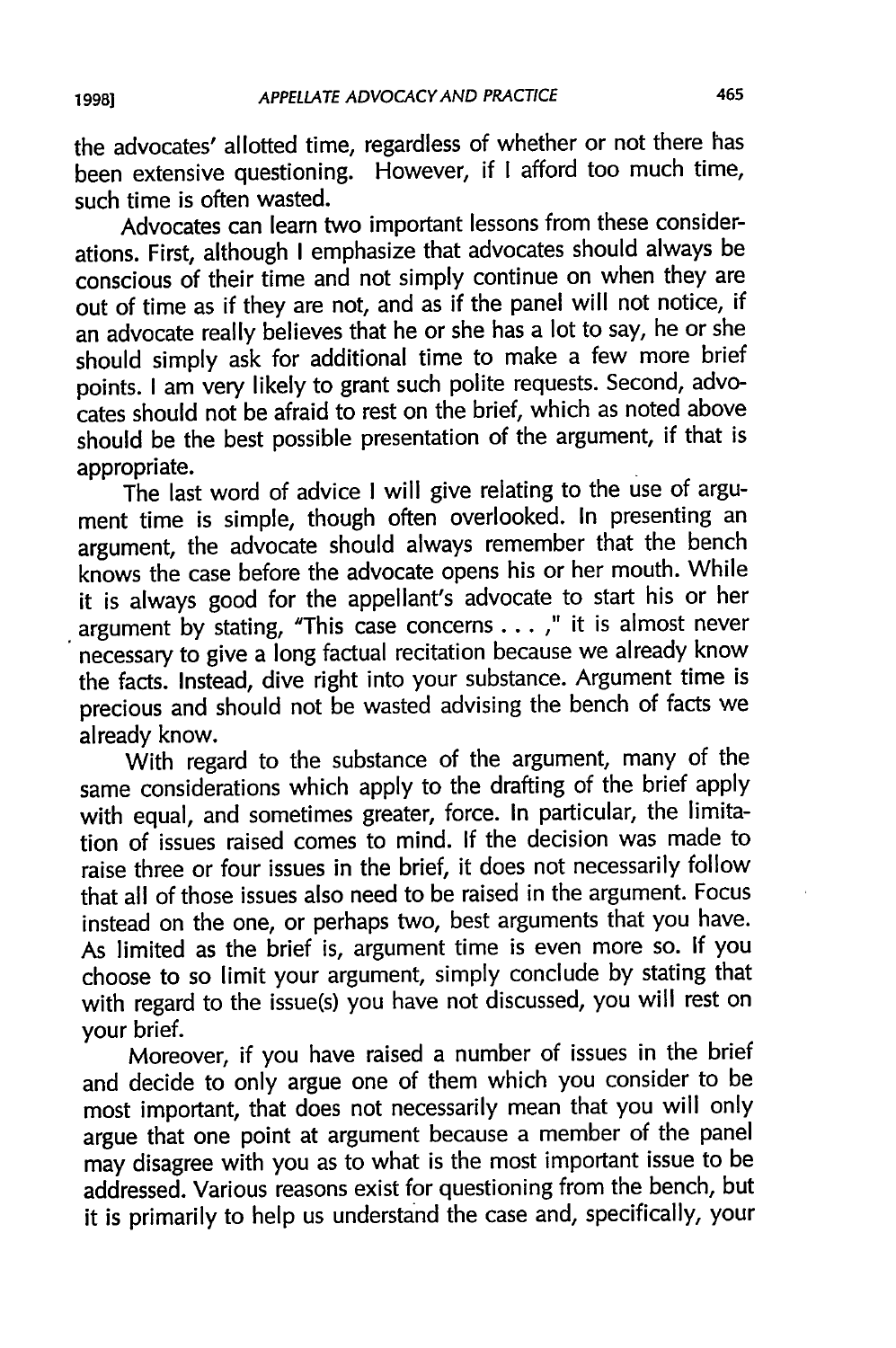client's position on certain issues. It is, however, also to raise issues that we think should be brought to the attention of the other members of the panel; we are in essence, as I once heard one of the current justices of the Supreme Court say, speaking to each other through the advocate. Questioning can also be designed to focus the discussion to an issue of particular importance and difficulty in the case. Accordingly, do not be worried if you have an active panel; we are not trying to cross-examine you and trick you into giving away the store. Instead, be happy that the panel has taken enough of an interest in your case to participate because generating such interest is an important first step towards success.

The following specific guidelines may be of use when responding to questioning from the bench: First, and most obviously, always be respectful. It is somewhat surprising how excited some advocates can become during the course of the argument, but remember that cutting off the questions of a judge is never a good way to win points with the panel. However, being respectful does not mean that you should not be forceful. Simply because a member of the panel is trying to make a specific point from the bench does not necessarily imply that the questioner is correct. If you disagree, simply state for instance: **"I** understand your point, your Honor, however, as I read *Jones v. Smith ....* **."** Second, just like in brief writing, confront the negative precedent. Recently, there was an advocate who was asked, "Doesn't *Jones* v. *Smith* bar your client's claim?" The advocate responded, 'Your Honor, as I've noted in my brief, not as I read it. However, to the extent you may think it does, I think *Jones v. Smith* is wrongly decided and this panel should overrule it." Honesty and clarity always win points with the panel. Third, always answer the question that was asked. The best practice is to always begin your answer with a "yes" or "no," and then continue on with an explanation, a qualifier or whatever else you may want to add.

Finally, I would like to reemphasize one simple point regarding the style of the argument-remember your audience. Many a trial lawyer appears before the court and forgets that his or her audience is no longer a jury but rather a panel of judges. These trial lawyers often seem caged behind the podium, yearning to pace the courtroom as they would during summation before a jury and engage in exaggerated gesturing with their hands and arms. These actions are, from my point of view, somewhat distracting and take away from the overall effectiveness of the argument.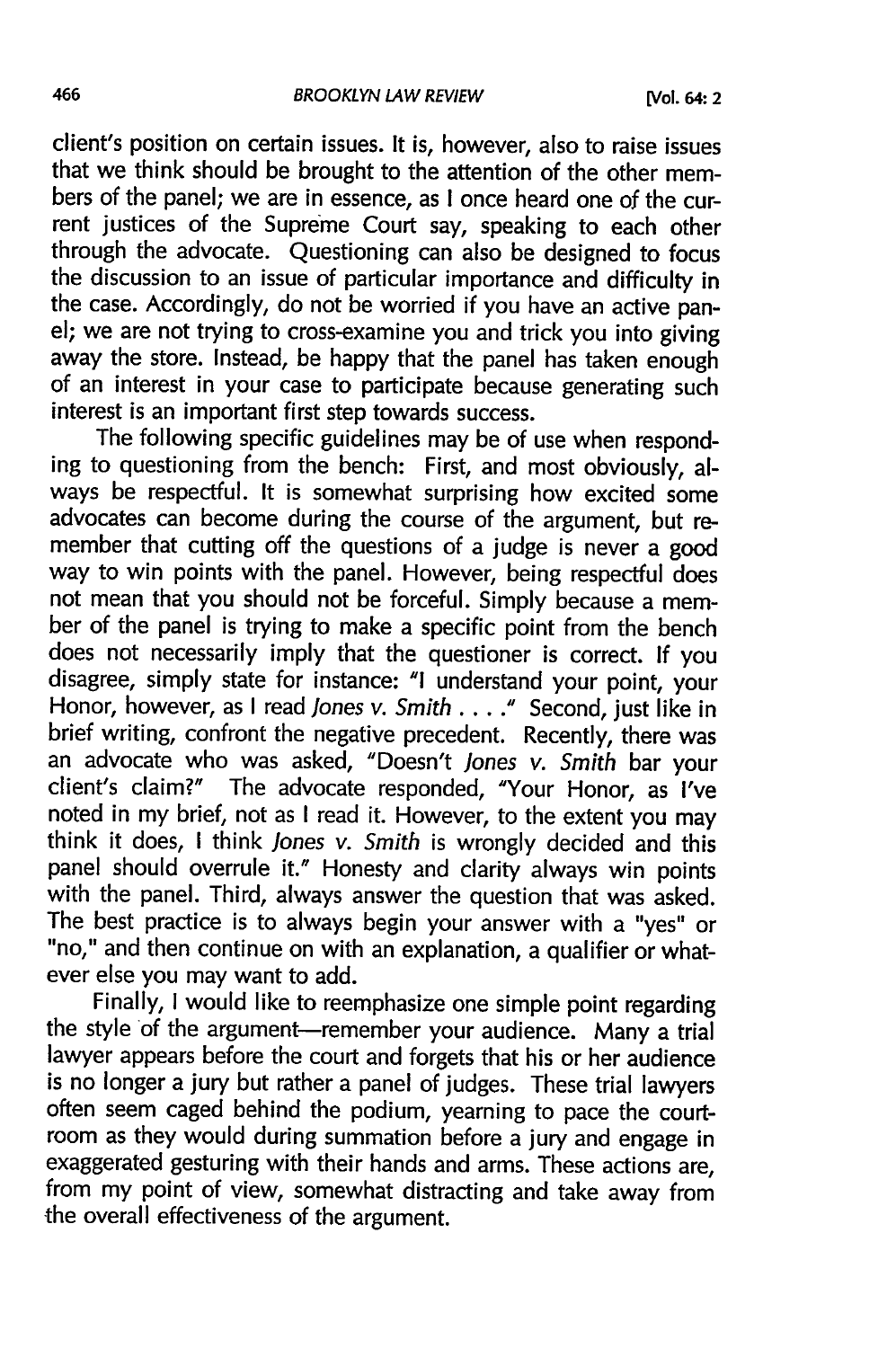Similarly, as judges we are not especially susceptible to distracting hyperbole, either in briefs or in argument. A good example of this occurred recently when an advocate began his argument by stating, "In my twenty-five years of practice, I have never," at which point the advocate was cut off by the presiding judge, in this instance not myself. The presiding judge, who sensed where the advocate was going with this opening (that the advocate had never seen such egregious errors committed by a district court), told the advocate that the panel did not really care how long the advocate had been practicing and to move onto his argument. By warning against hyperbole, I do not mean to imply that advocates should not alert the court to the equities of the case. The equities of the case may be very important, and they may cause a judge to take a particular interest in a case. Such interest can only help your client as it may cause the judge to look deeper into the law to determine if there is a way to accommodate the equities. In fact, interesting a member of the panel in a particular case may be the most important thing that an advocate can achieve at oral argument.

#### IV. THE DECISION-MAKING PROCESS

While the primary focus of this Article is to provide some commentary on appellate advocacy and practice, in doing so, it is also appropriate to give advocates a better view of how judges of the Second Circuit generally decide cases. Usually, I have a clear indication of which way I am inclined to rule prior to argument based on the briefs. However, in some cases my initial inclination will change in argument or based on the comments of my colleagues, and in others I may be on the fence until well after argument.<sup>5</sup>

While I believe that the process of decision making should remain somewhat of a mystery to the advocate, the basics are as follows: Each day following argument, the panel discusses the morning's cases and preliminarily votes on the disposition, method of disposition and assignment. In difficult cases, such a vote may not occur until later, and in cases where there is either a disagreement as to outcome or as to reasoning, we will often circulate so-

**<sup>&#</sup>x27;** For an interesting view on the importance of oral argument in determining the outcome of cases, see Myron H. Bright, The Power of the Spoken **Word:** In Defense of Oral Argument, **72 IOwA** L. REV. **35,** 40 n.32-33 **(1986)** (noting that in a limited study of three appellate judges, oral arguments changed their views in **31%, 17%** and **13%** of cases heard).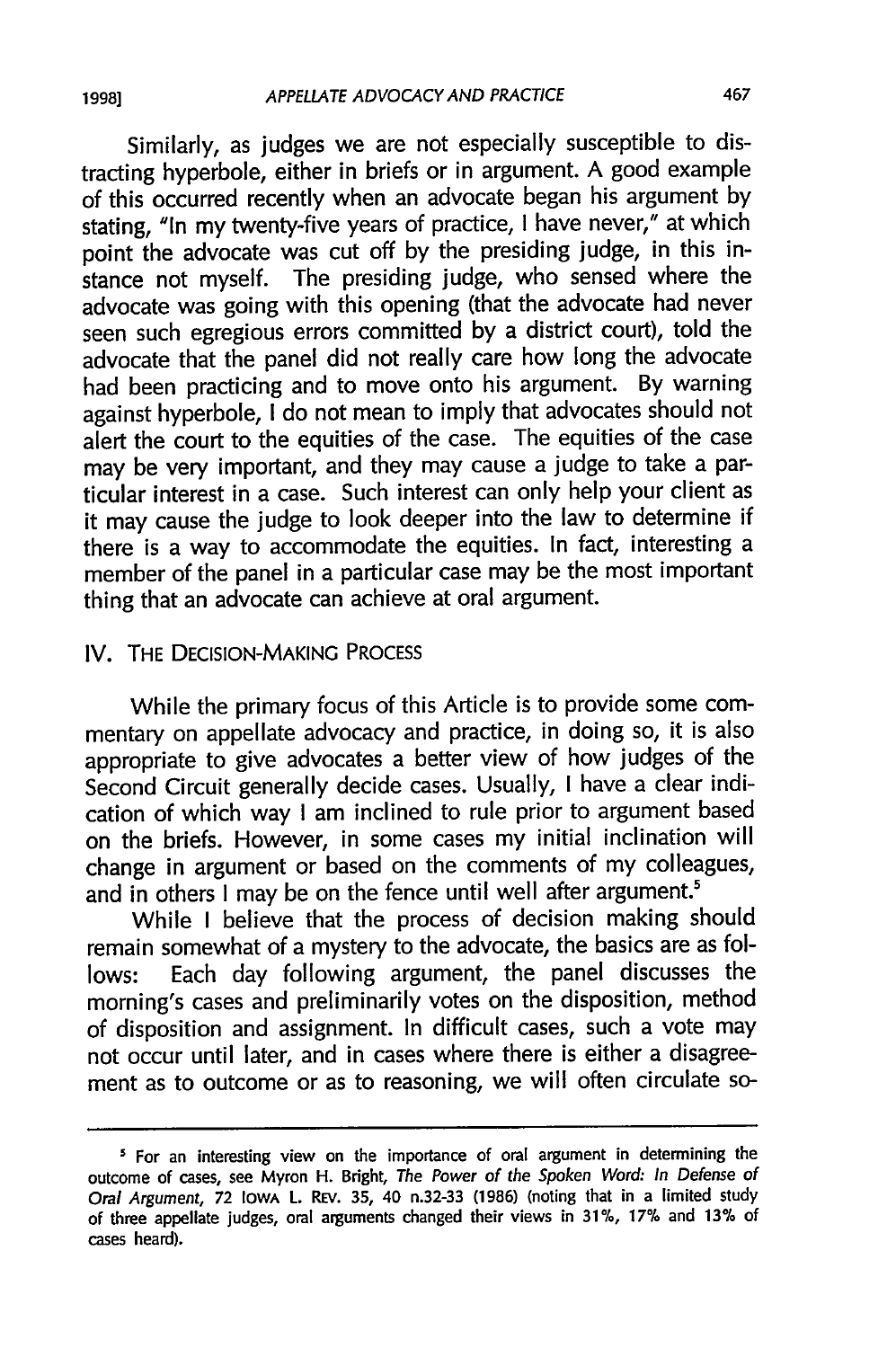called "voting memoranda" to each other. This process is well-described in an article written by Chief Judge Wilfred Feinberg a number of years ago, although the practice has diminished to a certain extent since the writing of that article due to the increased size of our docket.<sup>6</sup>

The various methods of disposition are as follows: The summary order is a short, unpublished order which disposes of the case and has no precedential value. Summary orders are issued in cases where there is direct controlling precedent from either the Supreme Court or the Second Circuit. Summary orders neither contain full factual recitations (because they are intended only for the consumption of the parties rather than the general public) nor a full legal analysis of all the issues presented. Rather, they merely contain a brief explanation as to why a particular precedent or precedents are controlling. I should also note that just because a case is disposed of by summary order does not mean that it receives summary treatment. The briefs are fully read and digested, and the arguments are fully considered. The brevity of the resulting order simply allows for the relatively quick disposition of the matter.

The per curiam opinion is usually a short opinion which covers a very specific and discrete issue on which there is no direct controlling authority from either the Supreme Court or the Second Circuit. A per curiam opinion often incorporates by reference the reasoning of a published disposition by some other court, such as adopting the reasoning of one of our sister circuits in a similar case or adopting the district court's reasoning in the disposition below. The per curiam opinion is published and constitutes binding precedent. As such, it will contain, either directly or by reference, a sufficiently complete recitation of the facts to make its precedential value clear.

The last method of disposition is the signed opinion, and the signed opinion is the primary manner in which the common law evolves. The most difficult cases involving the most interesting issues are disposed of in this manner. The process of preparing an opinion differs widely among chambers, and I think that this process, at least as it operates in my chambers, is best kept a mystery. I will, however, tell you that once a proposed opinion is drafted, it is circulated to the other members of the panel for comments and suggestions. The other members of the panel may ultimately decide

**<sup>6</sup>** See Feinberg, supra note 4, at **298-303.**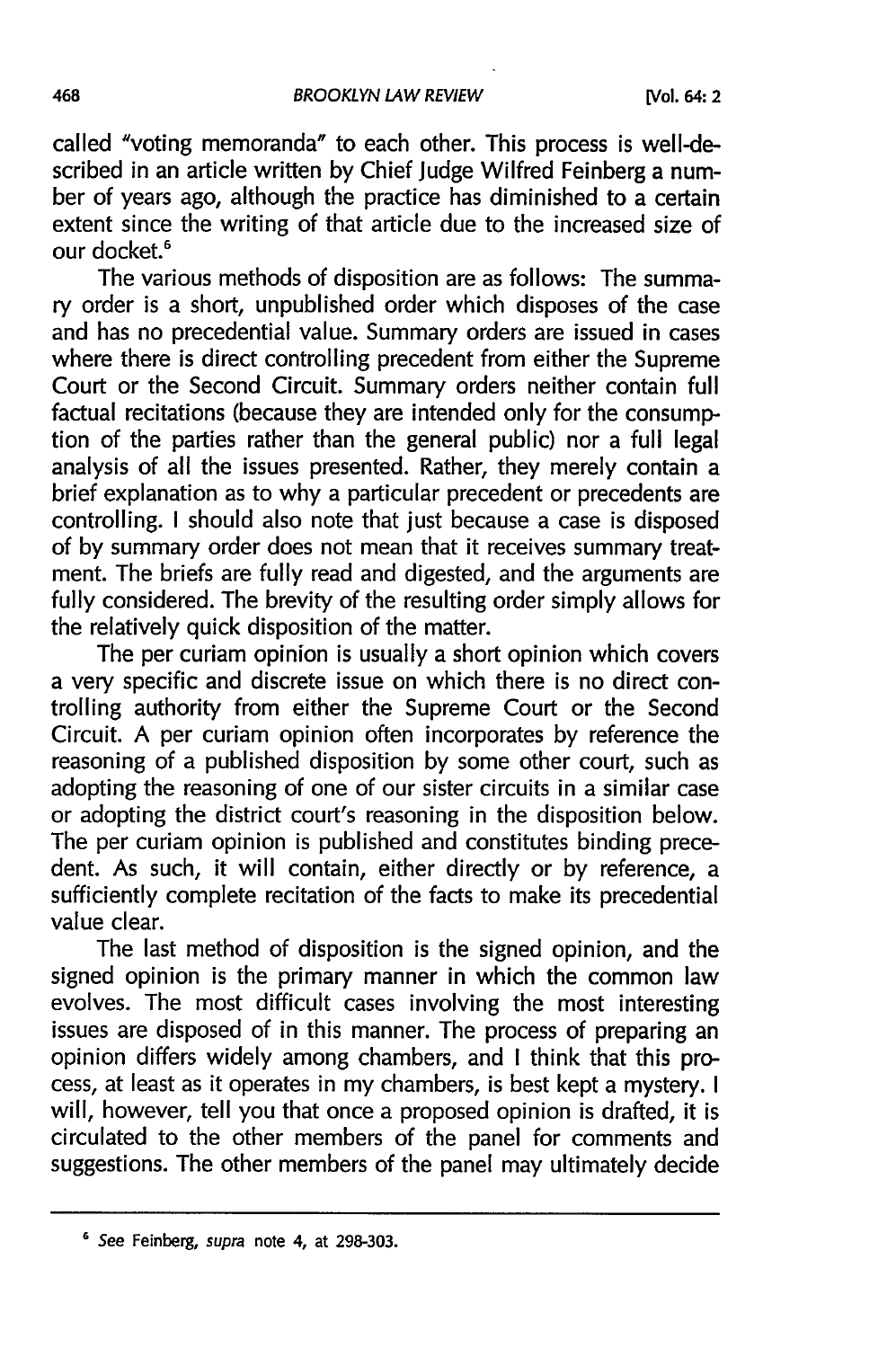to join in the proposed opinion or in the idiom of the Second Circuit, authorize the author "to sign a tab" on their behalf,' or concur or dissent. The level of interaction between panel members on a proposed opinion varies widely from case to case and from panel to panel. No meaningful generalizations can really therefore be made on this aspect of the decision making process. Suffice it to say that each member of the panel is fully satisfied with the draft before it is filed.

#### **CONCLUSION**

In concluding, I would like to note that I am honored to have been asked to contribute this piece, and hope that in it I have perhaps given practitioners a useful view of practice before the Second Circuit.

**1998]**

**<sup>7</sup>**See Feinberg, supra note 4, at 314-15 (discussing the **use** of the 'tab' in the Second Circuit).